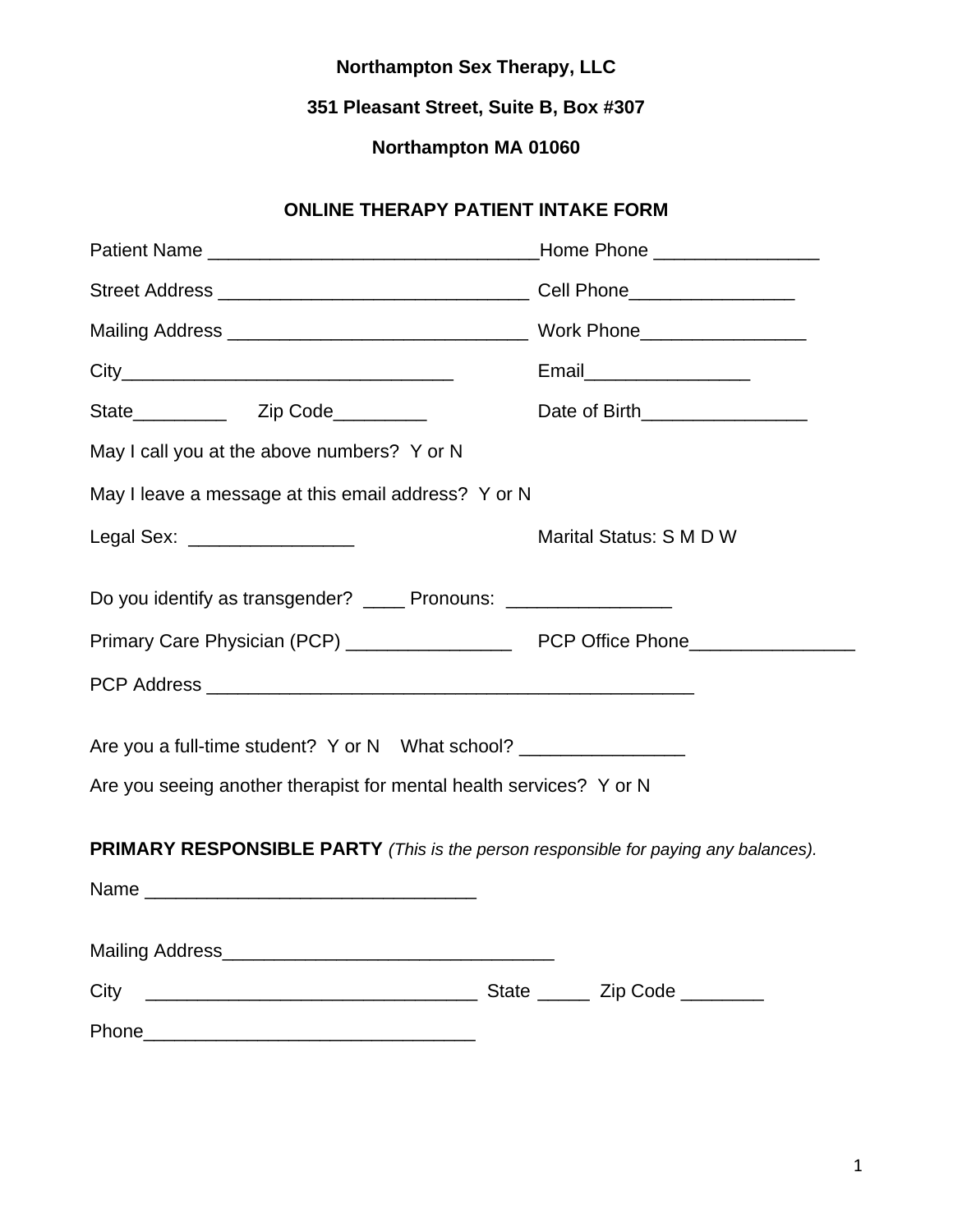**351 Pleasant Street, Suite B, Box #307**

**Northampton MA 01060**

# **PATIENT CONSENT AND AUTHORIZATION**

**Consent to Treatment: Example 1 Consent to Treatment: Notifials Example 2 Initials** 

I hereby consent to receive mental health treatment from Northampton Sex Therapy, LLC (hereafter referred to as NSTA.) I understand that my consent is voluntary. I also understand that I do not have to accept any treatment option NSTA offers and that I may withdraw my consent at any time.

I accept that working toward change may involve experiencing difficult and intense feelings, some of which may be painful, in order to reach therapy goals. I understand that the changes I make will have an impact on my partner and on others around me. I accept that such changes can have both positive and negative effects and agree to clarify and evaluate potential effects of changes before undertaking them. *[This is especially true if I have dependent children.]*. On the other hand, therapy has also been shown to have many benefits. Therapy often leads to better relationships, solutions to specific problems, and significant reductions in feelings of distress.

I understand that online therapy is conducted remotely using a computer, Internet and webcam. I further acknowledge that while this is synchronous therapy, it is not conducted face-to-face. I also understand that an intake must be conducted, using video conferencing, to ensure that this kind of treatment is appropriate for treatment. I further confirm that I am a Massachusetts or Vermont resident, and agree to only conduct online therapy session while I am within the state of Massachusetts or Vermont.

While Online therapy has the benefit of being easy to access due to the lack of physical limitations, such as geography or time restrictions, it also carries with it other kinds of restrictions, such as possible technological limitations. I fully comprehend that maintaining quality of video and sound is dependent on factors such as software, hardware, Internet connection and speed, and any extraneous noise and lighting challenges. I under that there may be times when these issues may compromise my online therapy session, causing disruption or accidental termination of the session. I understand that my therapist will make every attempt to contact me via telephone at the number I supply in order to either continue the session via phone, or to reschedule for another time and date.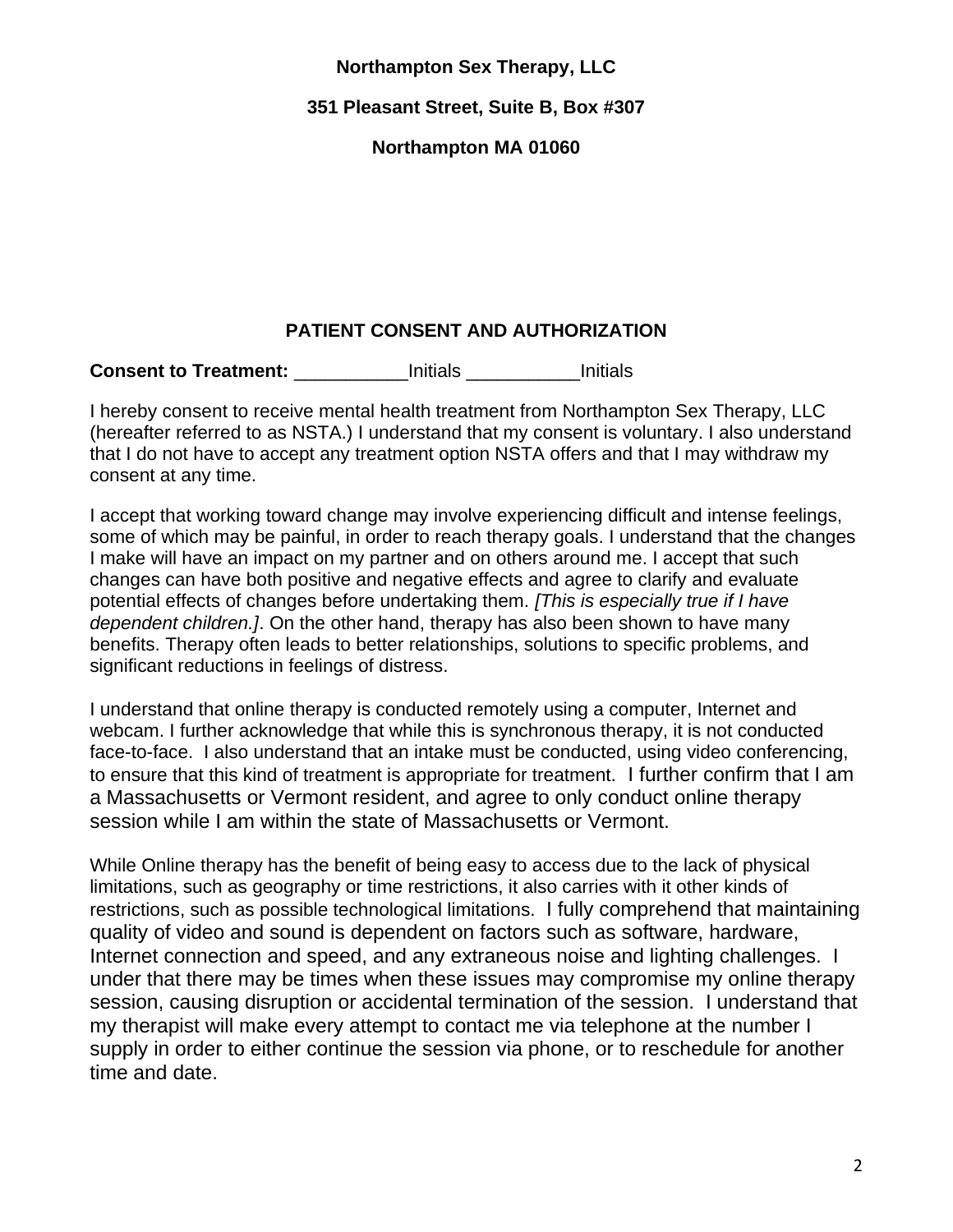# **351 Pleasant Street, Suite B, Box #307**

# **Northampton MA 01060**

### **Online Therapy Sessions:**

\_\_\_\_\_\_\_\_\_\_\_ Initials \_\_\_\_\_\_\_\_\_\_\_Initials

I understand in requesting treatment via online therapy, there are tenets to which I must agree:

- 1. Therapy will be conducted via a video platform chosen by NSTA. Sessions will not be conducted by any other platform.
- 2. There are occasions when technological limitations cause disruption to online sessions. Internet connection and speed, power outages, hardware problems and issues with software can all negatively impact a therapist's ability to provide services.
- 3. Therapy sessions require an environment that can guarantee, as much as possible, freedom from disruption. No other person may be in the room during my online therapy session, and if there are other individuals present, this information should be disclosed to my therapist before the onset of treatment for that session so that all present may consent.
- 4. Due to the lack of visual cues and information during online therapy, misunderstandings occasionally occur.
- 5. I understand that seating and lighting should be established that allows for maximum visibility of both the therapist and myself.
- 6. I understand that any computer or camera used during these sessions must be placed on a stable and secure surface.
- 7. I agree to provide an alternate phone number in case of disruption during the online session.
- 8. I agree to provide my therapist with contact information in the unlikely event of an emergency during the course of the online session. Name of family member:  $\blacksquare$  Phone number: (---) --- ----
- 9. I understand that the computer used for online therapy should have up to date antivirus protection.
- 10. I understand that online therapy sessions will not be recorded unless and until my written consent is given to my therapist.

# **Treatment Sessions/Cancellation Policy:**

\_\_\_\_\_\_\_\_\_\_\_ Initials \_\_\_\_\_\_\_\_\_\_\_Initials

I understand that standard treatment sessions are 50 minutes in length, but that exceptions may occur.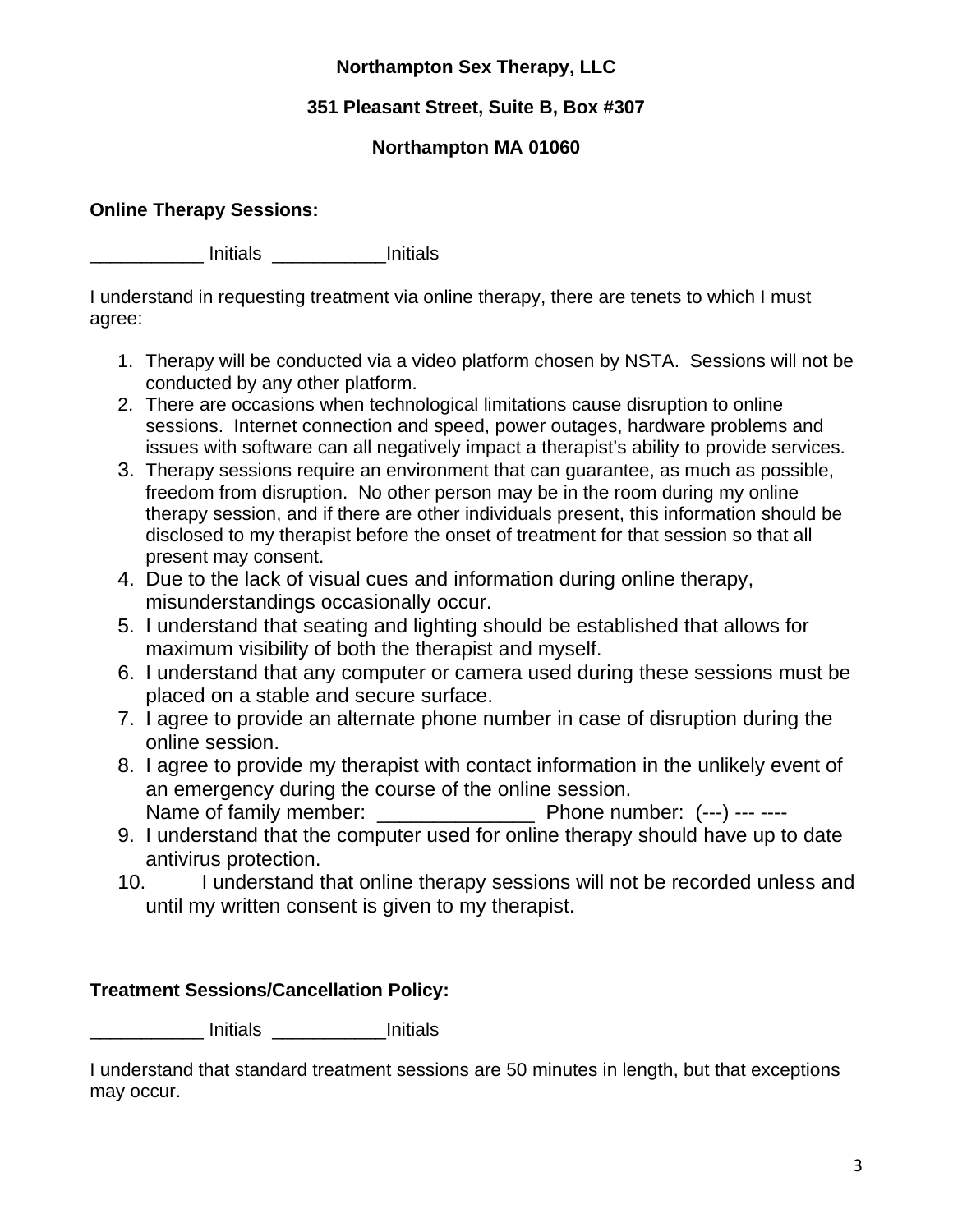### **351 Pleasant Street, Suite B, Box #307**

### **Northampton MA 01060**

**If I am unable to keep an appointment, I agree to notify NSTA at least 24 hours in advance. I understand that I will be charged the full session rate of \$170 for individual therapy and \$200 for couples therapy for all sessions cancelled with less than 24- hour notice.** I also understand that this fee is not covered by insurance and that NSTA may waive this fee in cases involving emergencies, but that such waiver is solely at the discretion of NSTA.

### **Couples Therapy and Release of Medical Records:**

\_\_\_\_\_\_\_\_\_\_\_ Initials \_\_\_\_\_\_\_\_\_\_\_Initials

I understand in order for any therapy information or medical records to be released, **both**  members of any couple must provide written authorization. If some individual sessions may help the process of couples therapy, what I say in those individual sessions will be considered to be a part of the medical record.

I also understand that information discussed in couples therapy is for therapeutic purposes and is not intended for use in any legal proceedings involving the couple. I agree not to subpoena my therapist to testify for or against either party or to provide records in a court action.

## **Confidentiality:**

\_\_\_\_\_\_\_\_\_\_\_ Initials \_\_\_\_\_\_\_\_\_\_\_Initials

I understand that our communications are private and protected by law. Because of laws protecting confidentiality, in most situations my therapist cannot share information about our work without my permission. However, there are certain specific limits to confidentiality. I fully understand these limits below.

- 1.In order for NSTA to function, my therapist may share some of my protected information for purposes such as scheduling and billing.
- 2.NSTA uses TherapyNotes, an online Electronic Health Records system. As required by HIPAA, NSTA has a formal business associate contract with this business, in which it promises to maintain the confidentiality of this data except as specifically allowed in the contract or otherwise required by law.
- 3.There may be times during our work when, in order to support progress toward my goals, my therapist will consult with a colleague or supervisor. My therapist will do this in a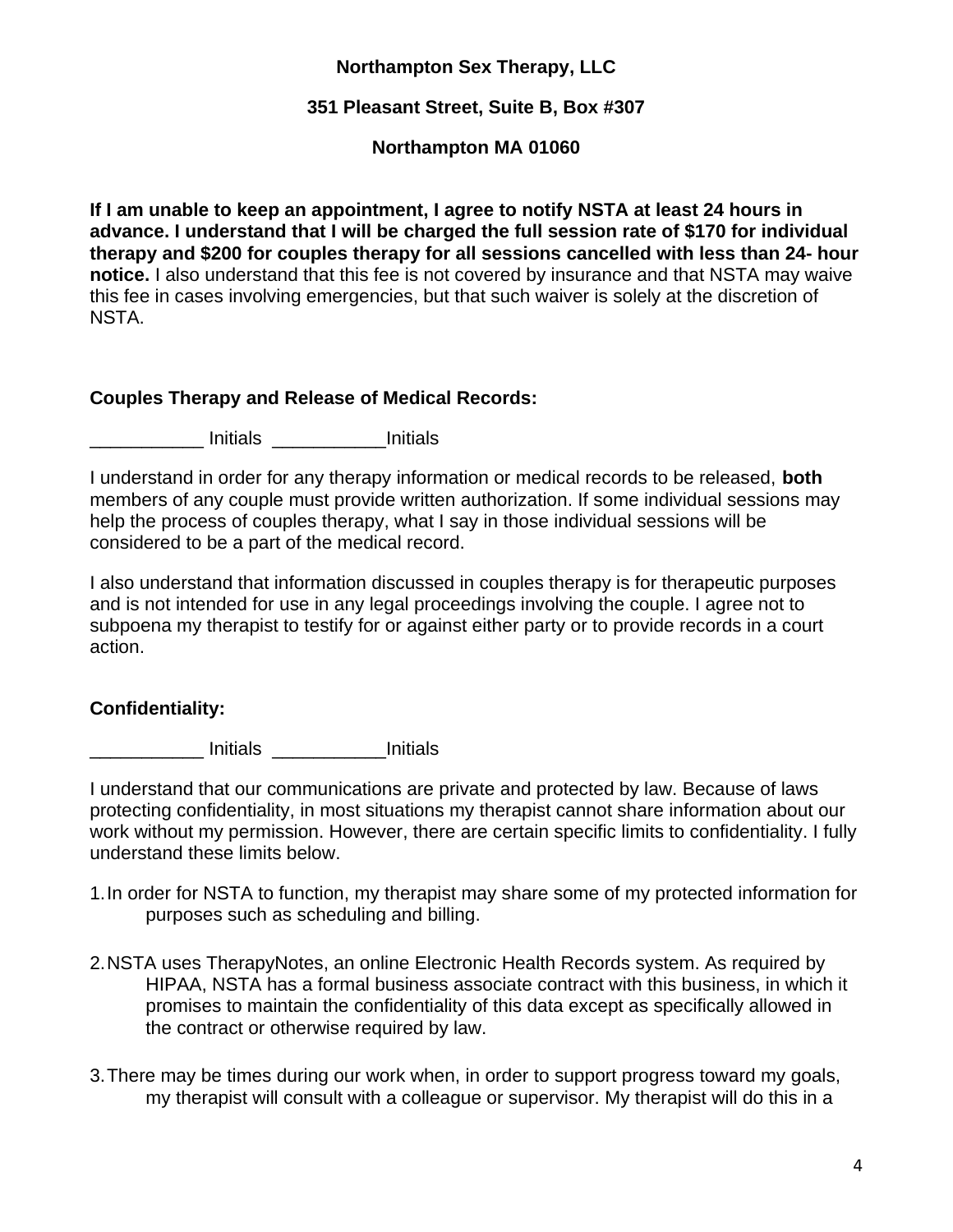# **351 Pleasant Street, Suite B, Box #307**

# **Northampton MA 01060**

way that minimizes identifying information. All mental health professionals with whom my therapist consults are bound by the rules of confidentiality.

- 4.Generally, if I am involved in legal proceedings, my therapist cannot provide any information about our work without my permission. There are exceptions and, if I anticipate being involved in litigation, I should consult my attorney to determine whether a court could order my therapist to disclose information.
- 5.If I file a complaint or lawsuit against my therapist, my therapist may disclose relevant information pertaining to me in order to defend himself/herself.
- 6.If, in the course of our work, my therapist has reasonable cause to believe that any child under the age of 18 is being (or has been) physically or emotionally harmed in any way (either because of abuse--including sexual abuse--or neglect) the law REQUIRES my therapist to file a report with the Massachusetts Department of Children and Families. My therapist will inform me if he/she finds that he/she must file a report.
- 7.Similarly, if my therapist has reasonable cause to believe that an elderly person (age 59 or older) or a handicapped person of any age is (or has been) suffering from abuse, the law REQUIRES that my therapist file a report with the appropriate authorities.
- 8.Finally, if I let my therapist know that I intend to harm myself or intend to harm another person and my therapist believes the risk is real, my therapist may be REQUIRED to break confidentiality by contacting the police, alerting the intended victim, contacting a family member, or seeking my hospitalization without my consent.

## **Communication and Availability:**

\_\_\_\_\_\_\_\_\_\_\_ Initials \_\_\_\_\_\_\_\_\_\_\_Initials

Due to my therapist's work schedule, my therapist is often not immediately available by telephone. When my therapist is unavailable, an automated voice mail answers her telephone. My therapist will make every effort to return my call on the same day I make it, with the exception of weekends and holidays. If I will be difficult to reach, I will inform my therapist of some times when I will be available. In a life-threatening emergency, I will call 911 or go to the nearest Emergency Room.

I understand that email is not a secure medium for communication and my therapist's preference is that I contact her by phone. However, if I choose to contact my therapist using email, I am doing so with the full understanding that my therapist cannot guarantee the safety and security of that communication, despite NSTA taking all possible action to protect my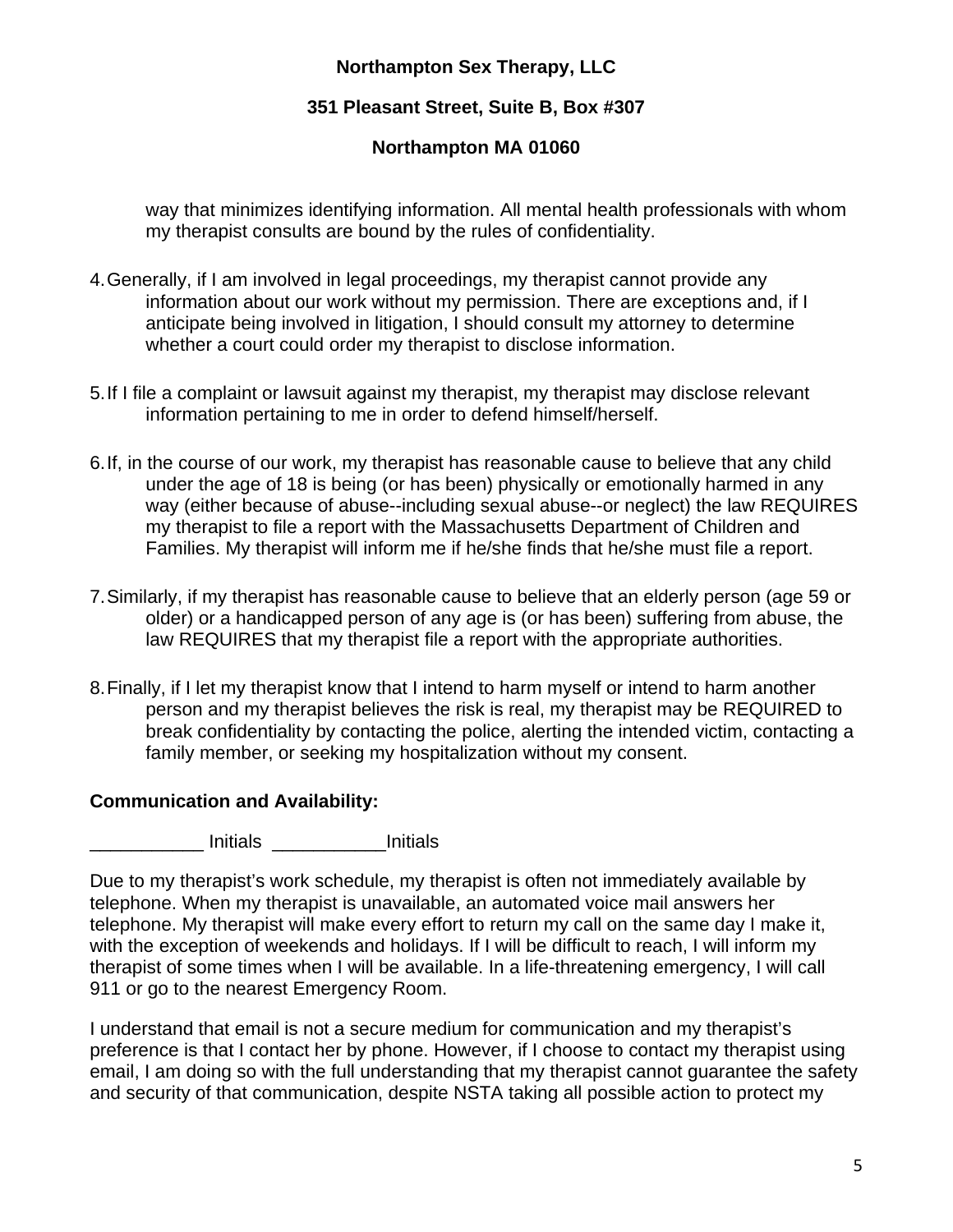### **351 Pleasant Street, Suite B, Box #307**

### **Northampton MA 01060**

privacy. I also acknowledge that email occasionally disappears or is delayed and that my therapist may never receive an email that I sent.

### **Financial Obligation:**

\_\_\_\_\_\_\_\_\_\_\_ Initials \_\_\_\_\_\_\_\_\_\_\_Initials

I understand that I am responsible for full payment of all fees for services provided by NSTA regardless of whether there is insurance coverage. I understand that unless prior arrangements are made, I agree to pay any self-pay fee amounts at the end of each session. I also understand that checks returned for insufficient funds will result in a \$25.00 processing fee.

### **Missed Appointments:**

\_\_\_\_\_\_\_\_\_\_\_ Initials \_\_\_\_\_\_\_\_\_\_\_Initials

NSTA recognizes that situations come up when I might need to miss more than one appointment during the course of a month. NSTA is only able to hold my customary appointment time as a courtesy for up to 4 weeks.

If I miss more than one appointment within a month for any reason, I will be charged a \$170 fee (per week) as an individual client, or \$200 for a couple, so that my appointment time can be maintained.

Note: This fee will be charged regardless of advanced notice duration. NSTA cannot offer this benefit for more than 4 weeks.

I understand that I will need to pay for the reserved appointments in advance, and that not doing so will mean that my normal appointment time cannot be guaranteed.

## **Assignment of Benefits and Release of Information:**

\_\_\_\_\_\_\_\_\_\_\_ Initials \_\_\_\_\_\_\_\_\_\_\_Initials

I authorize the release of any medical information needed to determine benefits, including medical, psychiatric and/or substance abuse (drug or alcohol) information. This authorization shall remain in effect until written notice is given by me revoking this authorization. I certify that the information given is correct. I agree to pay any balance due in full no later than 30 days of statement, unless other arrangements have been made in advance.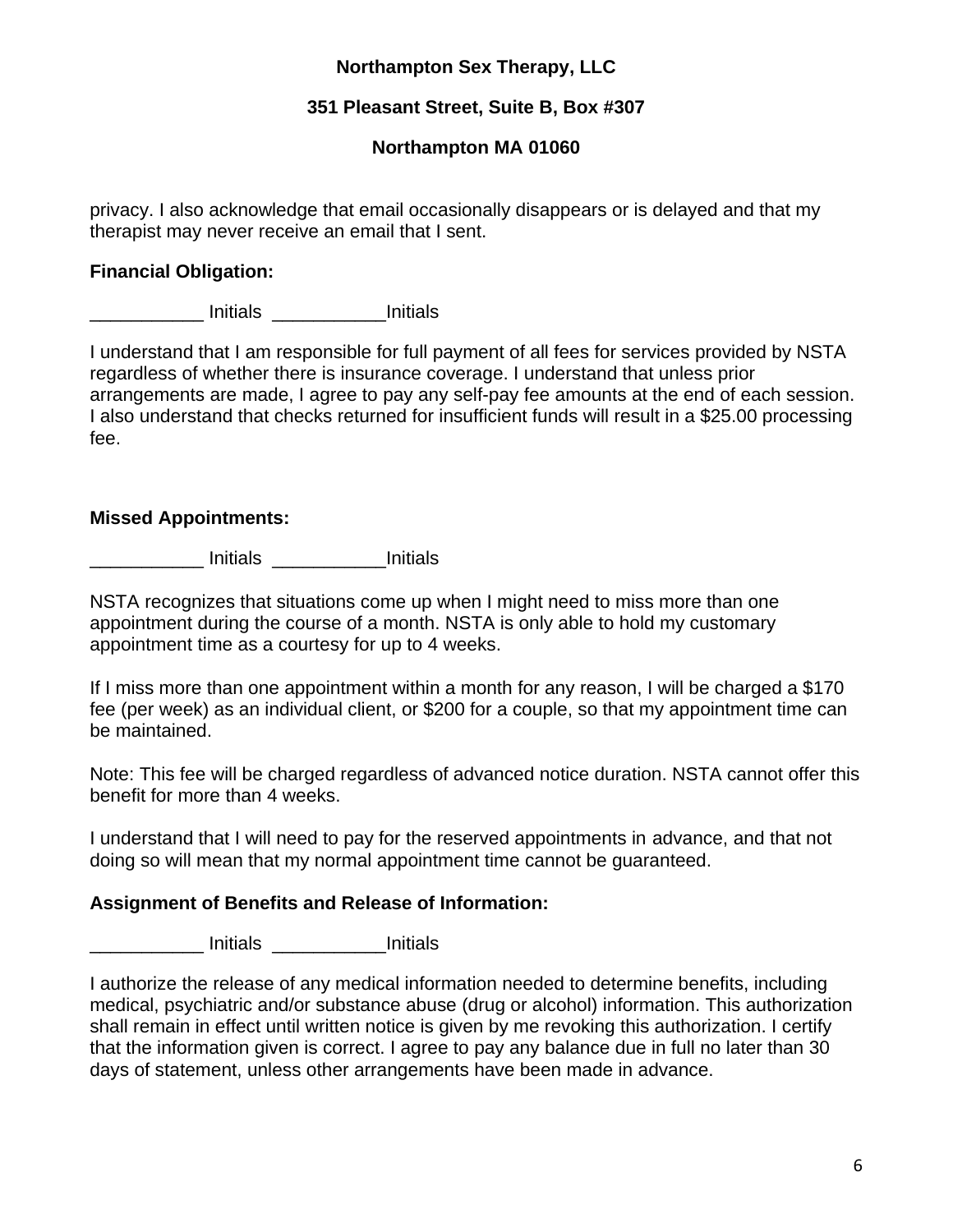### **351 Pleasant Street, Suite B, Box #307**

### **Northampton MA 01060**

#### **ACKNOWLEDGEMENT**

My initials above and signature below acknowledge that I understand and accept the terms and conditions of this authorization and agreement. If the patient is a minor child, an appropriate guardian must sign below. Such signature acknowledges that this authorization and agreement applies to the minor child.

| Signature: | Date: |
|------------|-------|
| Signature: | Date: |

**Relationship to patient if signed by parent/guardian:\_\_\_\_\_\_\_\_\_\_\_\_\_\_\_\_\_\_\_\_\_\_\_\_\_\_\_\_\_\_**

### **Social Media Policy**

This document outlines Northampton Sex Therapy, LLC's (NSTA) policies related to use of Social Media. Please read it to understand how you can expect your therapist to respond to various interactions that may occur between you online. If you have any questions about anything in this document, you are encouraged to bring them up when you next meet with your therapist. As new technology develops and the Internet changes, there may be times when this policy will need to be updated. If this happens you will be notified of this policy change by your therapist.

#### Friending

Your therapist at NSTA will not accept friend or contact requests from current or former clients on any social networking site (Facebook, LinkedIn, etc). Adding clients as friends or contacts on these sites can compromise your confidentiality and respective privacy for both clients and clinicians. It may also blur the boundaries of your therapeutic relationship. If you have questions about this, please bring them up with your therapist. You are welcome to view NSTA's Professional Facebook page if you wish to have access to articles and helpful information.

Please note that your therapist will not follow you back on any social media platform. Doing so is considered an ethical violation. Casual viewing of clients' online content outside of the therapy hour can create confusion in regard to whether it's being done as a part of your treatment or to satisfy a clinician's personal curiosity. In addition, viewing your online activities without your consent and without an explicit arrangement towards a specific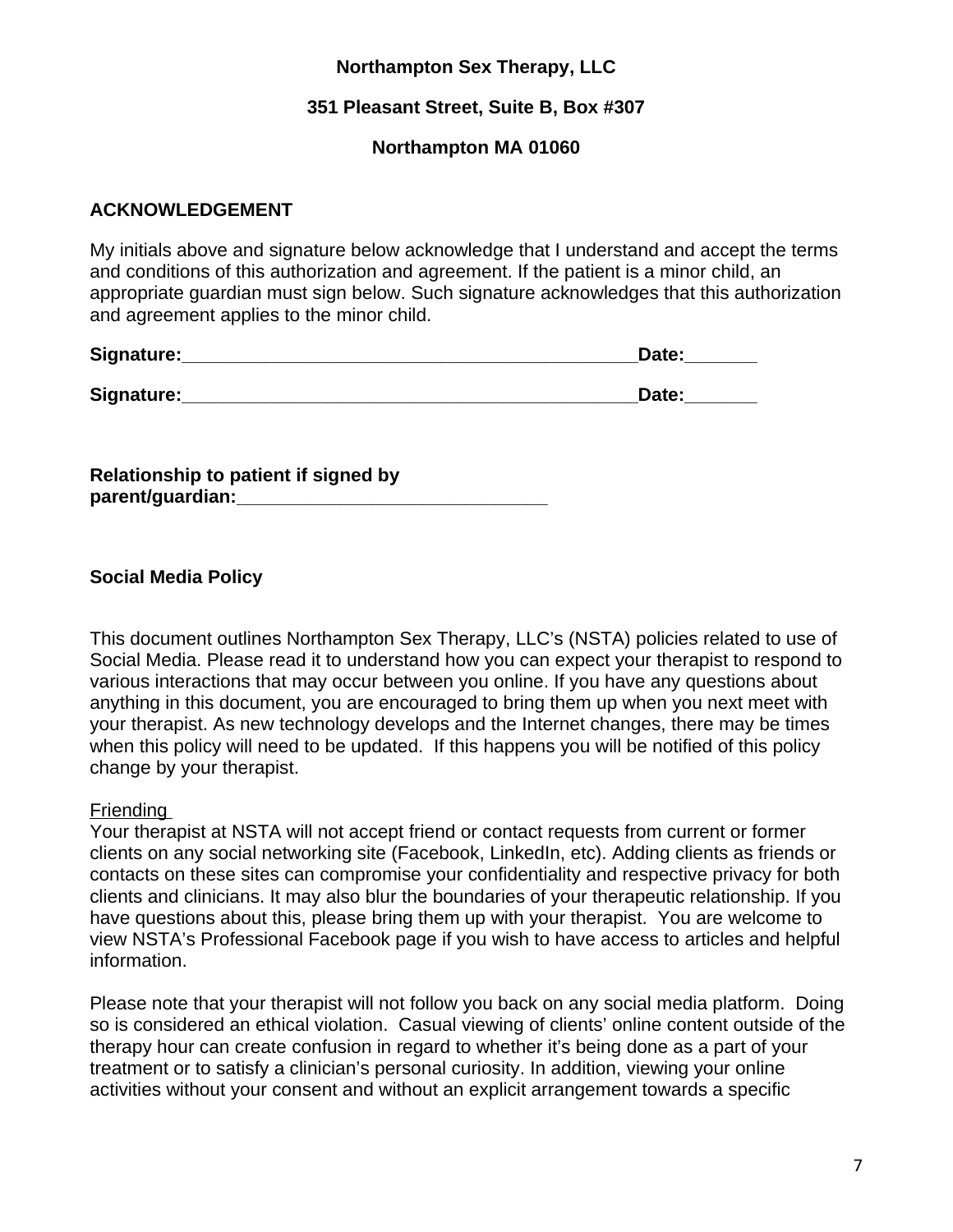### **351 Pleasant Street, Suite B, Box #307**

### **Northampton MA 01060**

purpose could potentially have a negative influence on your working relationship with your therapist. If there are things from your online life that you wish to share with your therapist, please bring them into your sessions where you can explore them together during the therapy hour.

#### Interacting

Please do not use SMS (mobile phone text messaging) or messaging on Social Networking sites such as Twitter, Facebook, Messenger or LinkedIn to contact your therapist. These sites are not secure. For the same reason, please do not use Wall postings, @replies, or other means of engaging with your therapist in public online if you have an already established client/therapist relationship. Engaging with your therapist in this way could compromise your confidentiality. It may also create the possibility that these exchanges become a part of your legal medical record and will need to be documented and archived in your chart.

#### Use of Search Engines

It is NOT a regular part of NSTA's practice to search for clients on Google or Facebook or other search engines. Extremely rare exceptions may be made during times of crisis. If your therapist has a reason to suspect that you are in danger and you have not been in touch with them via the usual means (coming to appointments, phone, or email) there might be an instance in which using a search engine (to find you, find someone close to you, or to check on your recent status updates) becomes necessary as part of ensuring your welfare. These are unusual situations and if your therapist ever resorts to such means, they will fully document it and discuss it with you when you next meet.

#### Google Reader

NSTA clinicians do not follow current or former clients on Google Reader and they do not use Google Reader to share articles. If there are things you want to share with your therapist that you feel are relevant to your treatment whether they are news items or things you have created, you are encouraged to bring these items of interest into your sessions.

#### Business Review Sites

You may find NSTA listed on sites such as Yelp, Healthgrades, Yahoo Local, Bing, or other places which list businesses. Some of these sites include forums in which users rate their providers and add reviews. Many of these sites comb search engines for business listings and automatically add listings regardless of whether the business has added itself to the site. If you should find NSTA's listing on any of these sites, please know that the listing is not a request for a testimonial, rating, or endorsement from you as NSTA's client.

Of course, you have a right to express yourself on any site you wish. But due to confidentiality, your therapist at NSTA cannot respond to any review on any of these sites whether it is positive or negative. You are urged to take your own privacy as seriously as NSTA's own commitment of confidentiality to you. You should also be aware that if you are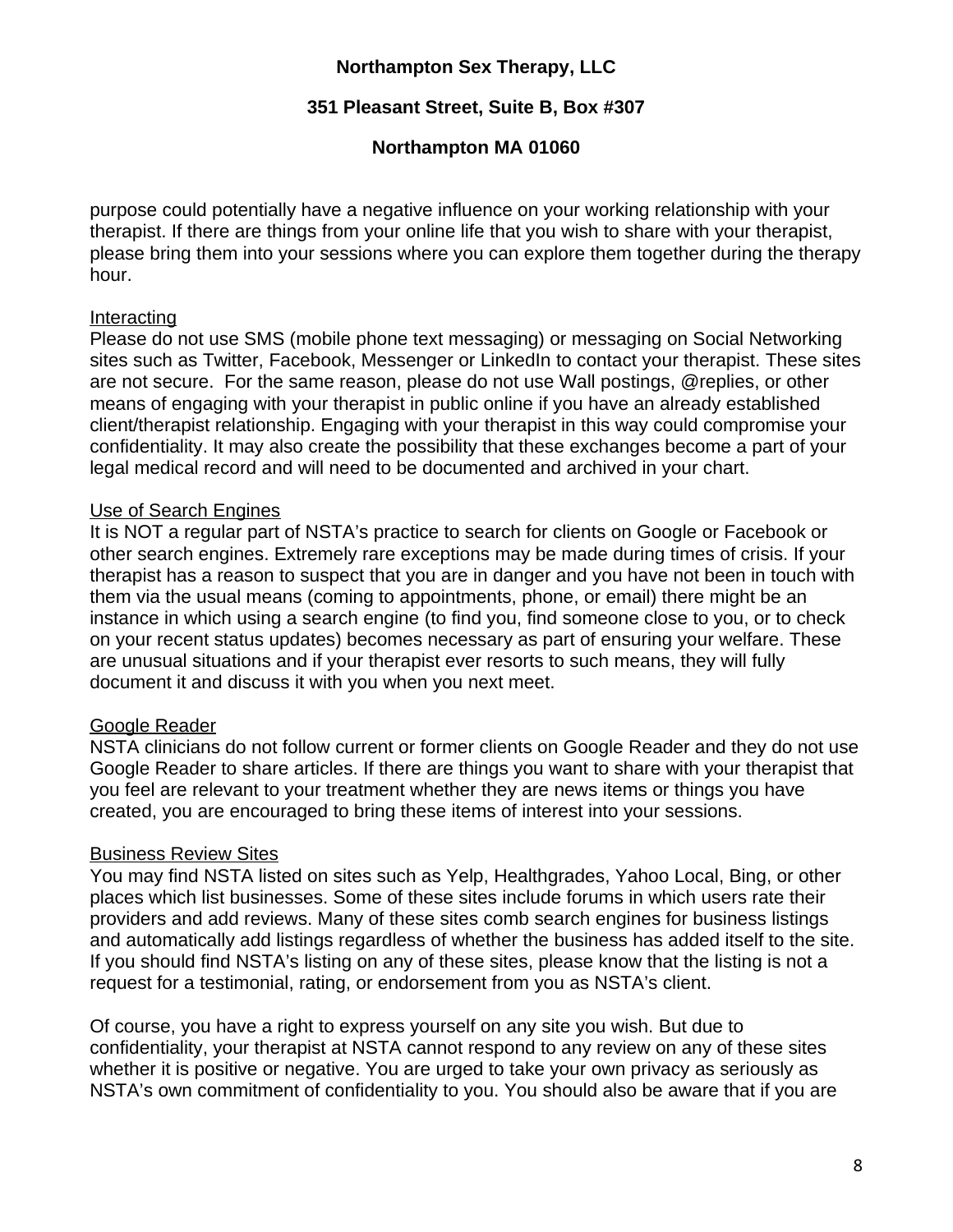# **351 Pleasant Street, Suite B, Box #307**

# **Northampton MA 01060**

using these sites to communicate indirectly with your therapist at NSTA, there is a good possibility that they may never see your posting. If you do choose to write something on a business review site, please keep in mind that you may be sharing personally revealing information in a public forum. NSTA encourages you to create a pseudonym that is not linked to your regular email address or friend networks for your own privacy and protection.

By signing below, I am indicating that I have read this document, understand my rights as a client, and accept the responsibility as stated.

Client Name: \_\_\_\_\_\_\_\_\_\_\_\_\_\_\_\_\_\_\_\_\_\_\_\_\_\_\_\_\_\_\_\_\_\_\_\_\_\_\_\_\_\_\_

Printed name: \_\_\_\_\_\_\_\_\_\_\_\_\_\_\_\_\_\_\_\_\_\_\_\_\_\_\_\_\_\_\_\_\_\_\_\_\_\_\_\_\_\_

Date:  $/$  /

# **N**OTICE OF PRIVACY PRACTICES

#### THIS NOTICE DESCRIBES HOW PSYCHOLOGICAL AND MEDICAL INFORMATION ABOUT YOU MAY BE USED AND DISCLOSED AND HOW YOU CAN GET ACCESS TO THIS INFORMATION. PLEASE REVIEW IT CAREFULLY.

## **Uses and Disclosures for Treatment, Payment, and Health Care Operations**

I may use or disclose your protected health information (PHI), for treatment, payment, and health care operations purposes with your consent. To help clarify these terms, here are some definitions:

- "PHI" refers to information in your health record that could identify you.
- "Treatment, Payment, and Health Care Operations" -Treatment is when I provide, coordinate or manage your health care and other services related to your health care. An example of treatment would be when I consult with another health care provider, such as your family physician or another psychologist. -Payment is when I obtain reimbursement for your health care. Examples of payment are when I disclose your PHI to your health insurer to obtain reimbursement for your health care or to determine eligibility or coverage. -Health Care Operations are activities that relate to the performance and operation of my practice. Examples of health care operations are quality assessment and improvement activities, business-related matters such as audits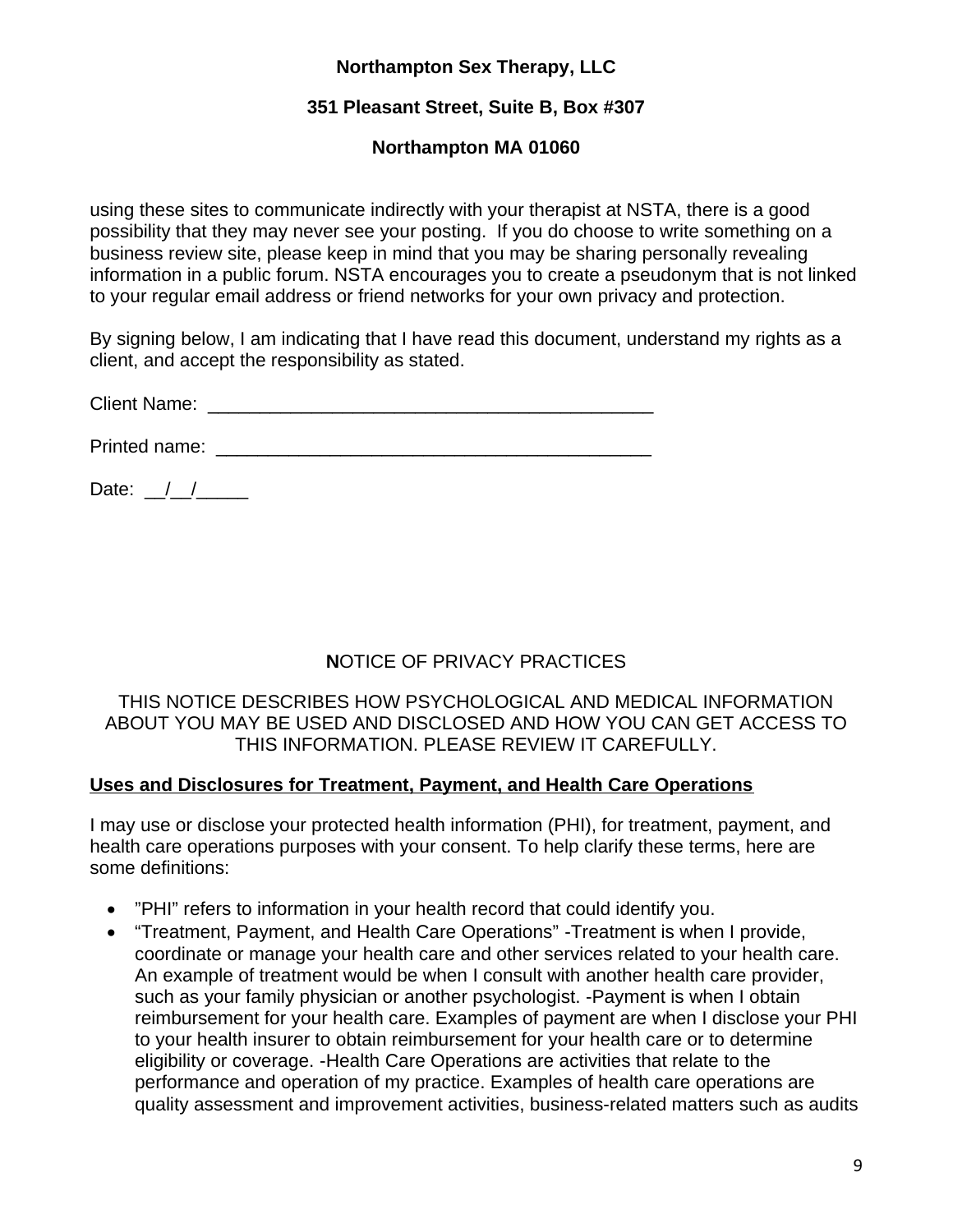# **351 Pleasant Street, Suite B, Box #307**

# **Northampton MA 01060**

and administrative services, and case management and care coordination.

- "Use" applies only to activities within my office, such as sharing, employing, applying, utilizing, examining, and analyzing information that identifies you.
- "Disclosure" applies to activities outside of my office, such as releasing, transferring, or providing access to information about you to other parties.

After you have read this notice you will be asked to sign a form indicating receipt of this notice as well as a separate Consent form to allow me to use and share your PHI. In almost all cases I intend to use your PHI here in my office or share your PHI with other people or organizations to provide **treatment** to you, arrange for **payment** for my services, or health care **operations**.

## **Uses and Disclosures Requiring Authorization**

I may use or disclose PHI for purposes outside of treatment, payment, or health care operations when your appropriate authorization is obtained. An "authorization" is written permission above and beyond the general consent that permits only specific disclosures. In those instances when I am asked for information for purposes outside of treatment, payment, or health care operations, I will obtain an authorization from you before releasing this information. I will also need to obtain an authorization before:

- Releasing your Psychotherapy Notes. "Psychotherapy Notes" are notes I have made about our conversation during a private, group, joint, or family counseling session, which I have kept separate from the rest of your medical record. These notes are given a greater degree of protection.
- Use or disclosure of your protected health information for marketing purposes.

You may revoke all such authorization (of PHI or Psychotherapy Notes) at any time, provided each revocation is in writing. You may not revoke an authorization to the extent that (1) I have relied on that authorization; or (2) if the authorization was obtained as a condition of obtaining insurance coverage, law provides the insurer the right to contest the claim under the policy.

## **Uses and Disclosures with Neither Consent nor Authorization**

I may use or disclose PHI without your consent or authorization in the following circumstances:

• *Child Abuse* - If I, in the ordinary course of my profession, have reasonable cause to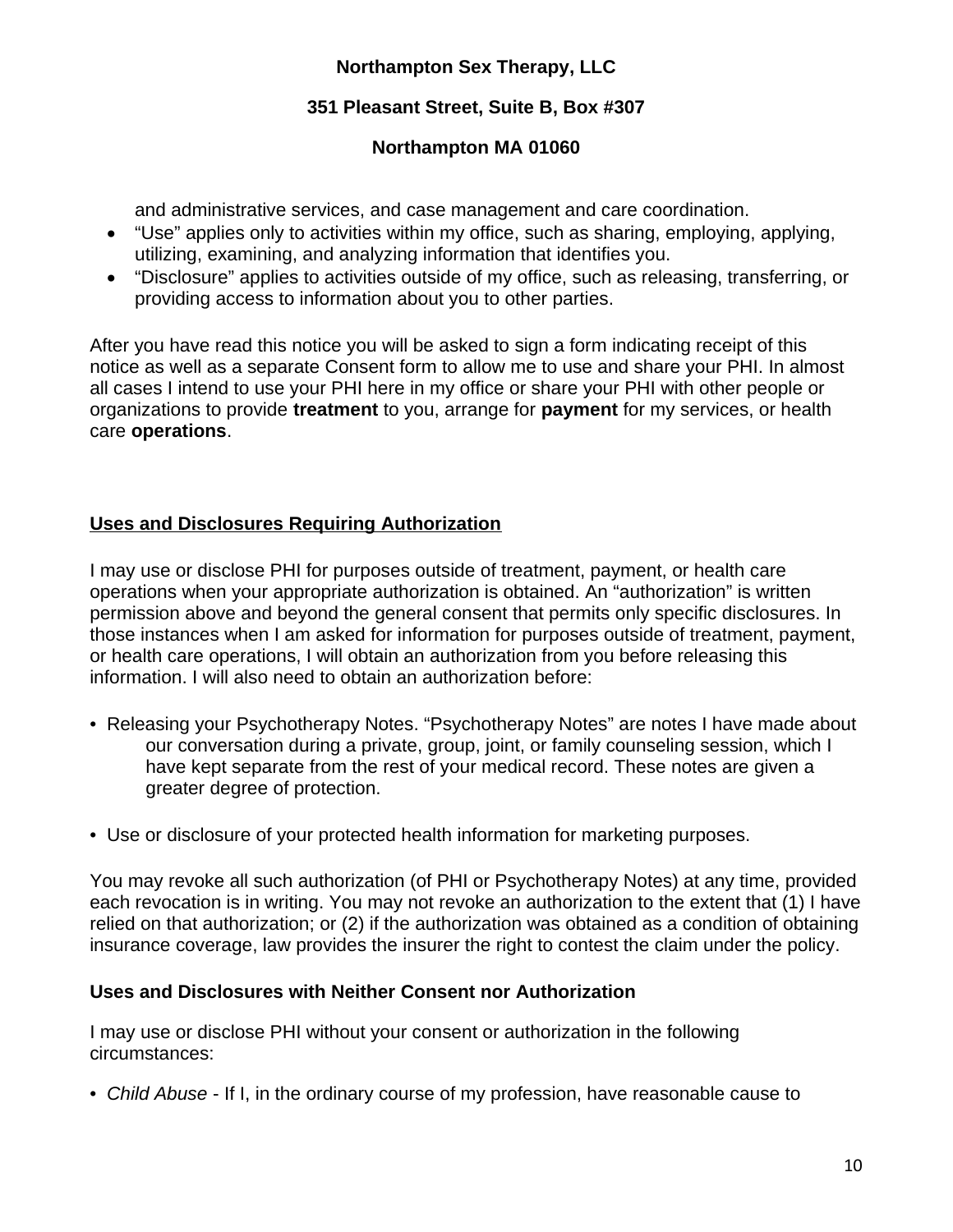# **351 Pleasant Street, Suite B, Box #307**

# **Northampton MA 01060**

suspect or believe that any child under the age of eighteen years (1) has been abused or neglected, (2) has had nonaccidental physical injury, or injury which is at variance with the history given of such injury, inflicted upon such child, or (3) is placed at imminent risk of serious harm, then I must report this suspicion or belief to the appropriate authority.

- *Adult and Domestic Abuse*  If I know or in good faith suspect that an elderly individual or an individual who is disabled or incompetent has been abused, I may disclose the appropriate information.
- *Health Oversight Activities*  If a government agency is investigating my practice, I have to disclose some information.
- *Judicial and Administrative Proceedings*  There are some federal, state, or local laws which require me to disclose PHI.
- i. If you are involved in a lawsuit or legal proceeding and I receive a subpoena, discovery request, or other lawful process I may have to release some of your PHI. I will only do so after trying to inform you of the request, consulting your lawyer, or trying to obtain a court order to protect the requested information.
- ii. If you bring a lawsuit against me and disclosure is necessary or relevant to a defense, I may disclose the appropriate information.
- *Serious Threat to Health or Safety*  If I believe in good faith that there is risk of imminent personal injury to yourself or to other individuals or risk of imminent injury to the property of other individuals, I may disclose the appropriate information. I may also disclose PHI if it is necessary for you to be hospitalized for psychiatric care.
- *Worker's Compensation*  I may disclose PHI regarding you as authorized by and to the extent necessary to comply with laws relating to worker's compensation or other similar programs, established by law, that provide benefits for work-related injuries or illness without regard to fault.

## **Patient's Rights and Therapist's Duties**

## **Patient's Rights:**

• *Right to Request Restrictions* – You have the right to request restrictions on certain uses and disclosures of protected health information about you. However, I am not required to agree to a restriction you request.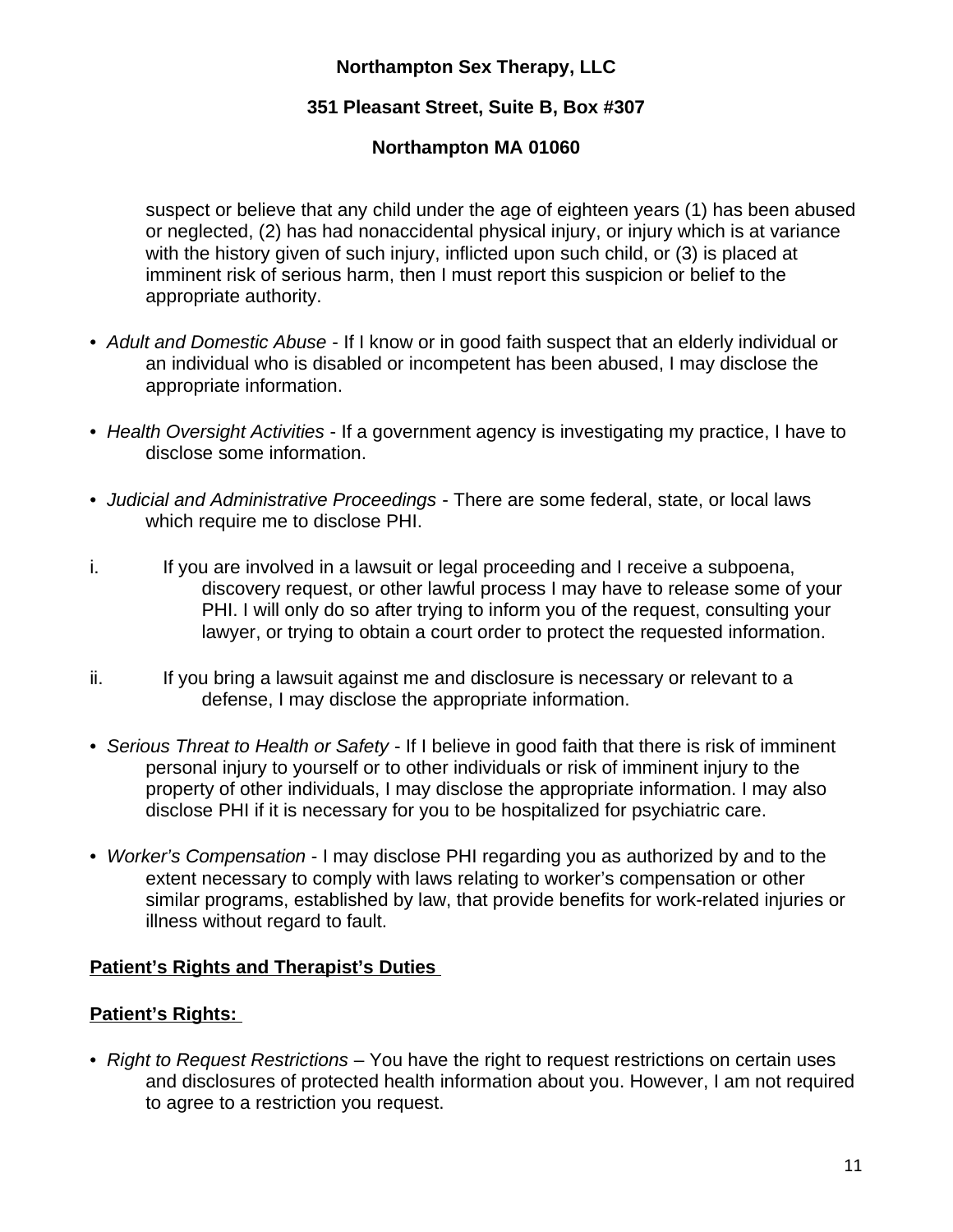# **351 Pleasant Street, Suite B, Box #307**

# **Northampton MA 01060**

- *Right to Receive Confidential Communications by Alternative Means and at Alternative Locations* – You have the right to request and receive confidential communications of PHI by alternative means and at alternative locations. (For example, you may not want a family member to know that you are seeing me. Upon your request, I will send your bills to another address.)
- *Right to Inspect and Copy*  You have the right to inspect or obtain a copy (or both) of PHI and psychotherapy notes in my mental health and billing records used to make decisions about you for as long as the PHI is maintained in the record. I may deny your access to PHI under certain circumstances, but in some cases, you may have this decision reviewed. On your request, I will discuss with you the details of the request and denial process.
- *Right to Amend*  You have the right to request an amendment of PHI for as long as the PHI is maintained in the record. I may deny your request. On your request, I will discuss with you the details of the amendment process.

• *Right to an Accounting* – You generally have the right to receive an accounting of disclosures of PHI for which you have neither provided consent nor authorization (as described above in this Notice). On your request, I will discuss with you the details of the accounting process.

- *Right to a Paper Copy*  You have the right to obtain a paper copy of the notice from me upon request, even if you have agreed to receive the notice electronically.
- *Right to Restrict Disclosures When You Have Paid for Your Care Out-of-Pocket. You have* the right to restrict certain disclosures of PHI to a health plan when you pay out-ofpocket in full for my services.
- *Right to Be Notified if There is a Breach of Your Unsecured PHI*. You have the right to be notified if: (a) there is a breach (a use or disclosure of your PHI in violation of the HIPAA Privacy Rule) involving your PHI; (b) that PHI has not been encrypted to government standards; and (c) my risk assessment fails to determine that there is a low probability that your PHI has been compromised.

## • **Therapist's Duties:**

- I am required by law to maintain the privacy of PHI and to provide you with a notice of my legal duties and privacy practices with respect to PHI.
- I reserve the right to change the privacy policies and practices described in this notice.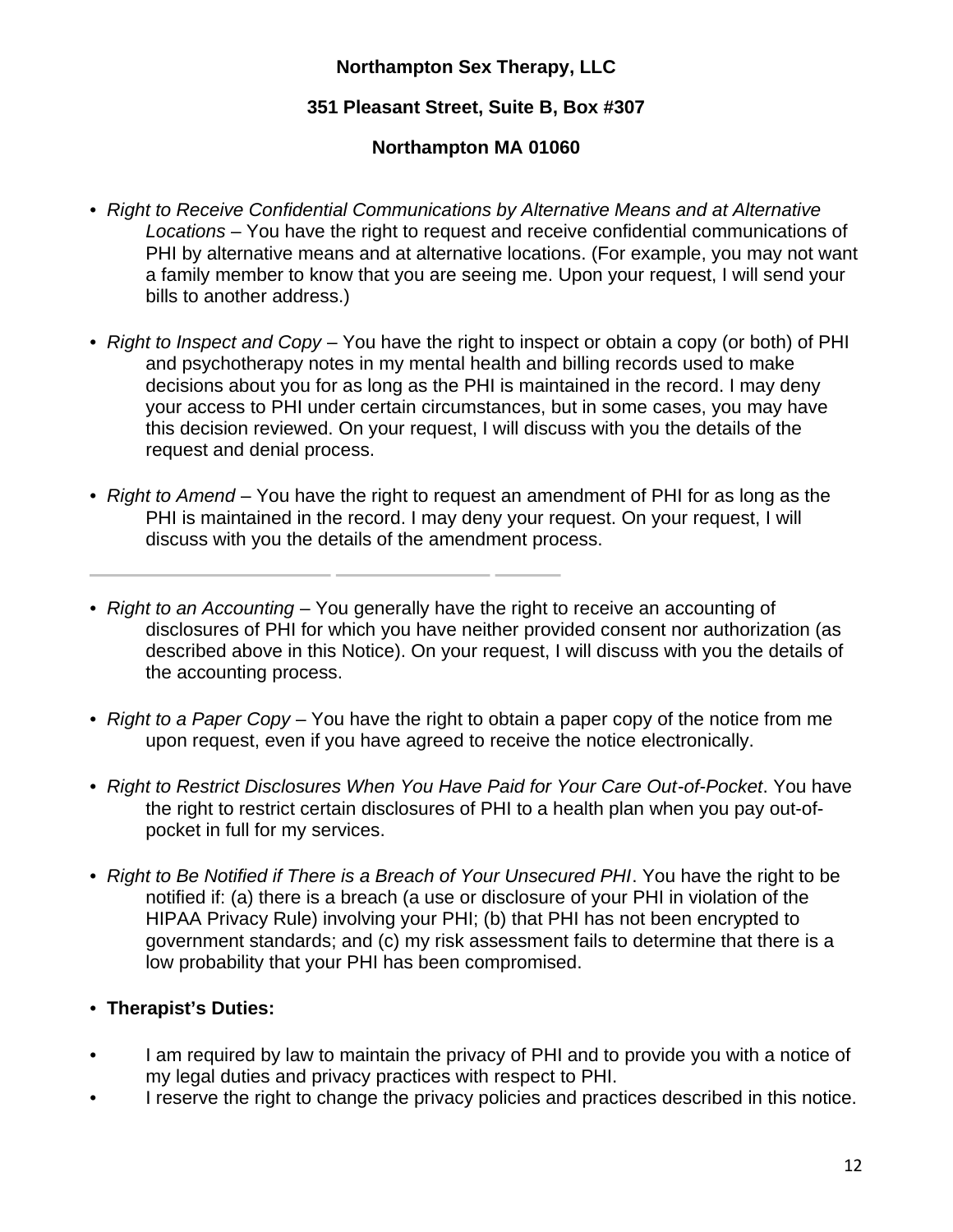### **351 Pleasant Street, Suite B, Box #307**

### **Northampton MA 01060**

Unless I notify you of such changes, however, I am required to abide by the terms currently in effect.

If I revise my policies and procedures, I will notify you in person, via mail, or via another method agree to in advance.

**Questions and Complaints** If you have questions about this notice, disagree with a decision I make about access to your records, or have other concerns about your privacy rights, you may contact me at 413.586.2300 for additional information. If you believe that your privacy rights have been violated and wish to file a complaint with me, you may send your written complaint to our Security Officer at 40 Main Street, Suite 206, Florence, MA 01062. You may also send a written complaint to the Secretary of the U.S. Department of Health and Human Services. Our Security Officer can provide you with the appropriate address upon request. You have specific rights under the Privacy Rule. I will not retaliate against you for exercising your right to file a complaint.

#### **Other Uses of PHI in Healthcare**

• Business Associates - There are some jobs I hire other businesses to do for me. In the law, they are called Business Associates. Examples may include a copy service to make copies of your health records or a billing service to print, mail, and follow-up on my insurance claims for reimbursement, to mail patient bills, and/or to contact your insurance company regarding benefits, eligibility, and authorization. These business associates need to receive some of your PHI to perform their jobs properly. To protect your privacy they have agreed in a signed contract to safeguard your information.

#### **The effective date of this notice is April 14, 2003.**

## **NOTICE OF PRIVACY PRACTICES**

**PATIENT NAME \_\_\_\_\_\_\_\_\_\_\_\_\_\_\_\_\_\_\_\_\_\_\_\_\_\_\_\_\_\_\_\_\_\_\_\_\_\_\_\_\_\_\_\_\_\_**

#### **PATIENT DATE OF BIRTH\_\_\_\_\_\_\_\_\_\_\_\_\_\_\_\_\_\_\_\_\_\_\_\_\_\_\_\_\_\_\_\_\_\_\_**

THE SIGNATURE BELOW INDICATES THAT I HAVE RECEIVED A COPY OF THE NOTICE OF PRIVACY PRACTICES FROM NSTA:

#### SIGNATURE OF PATIENT OR GUARDIAN **\_\_\_\_\_\_\_\_\_\_\_\_\_\_\_\_\_\_\_\_\_\_\_\_\_\_\_\_\_DATE** \_\_\_\_\_\_\_\_\_\_\_